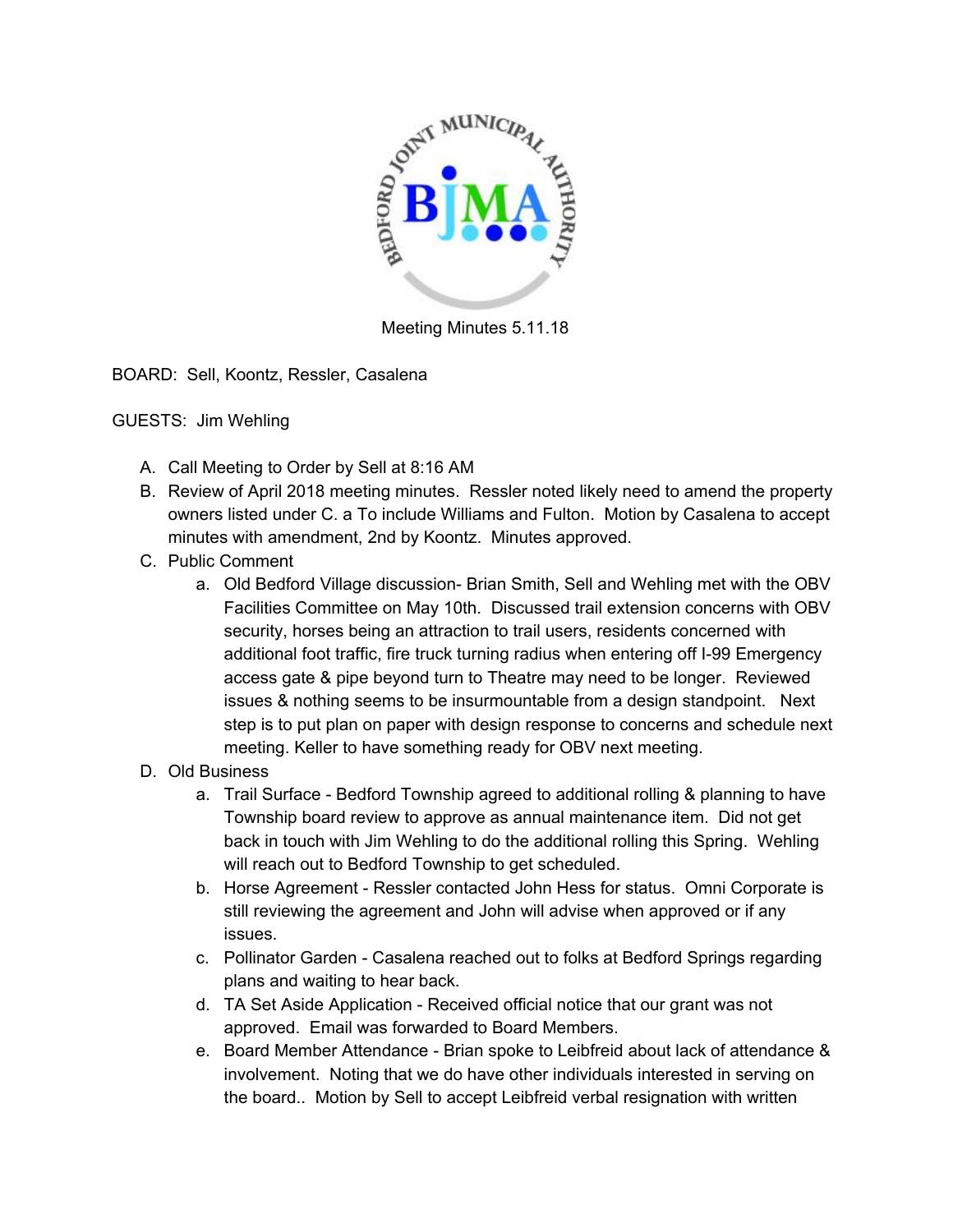resignation to follow, 2nd by Casalena. Motion carried. Ressler to follow with Leibfreid to request formal letter to submit to the Board and subsequently to Bedford Borough & Bedford Township.

- f. Google Street View Koontz to film in next few weeks now that trail is green.
- g. SAP&DC Trail Camera Counts Received trail counts from Brandon Carson at SAP&DC which was shared with the board. Again, data to be provided every 2-3 months.
- h. Trail Beautification Days May session had very hard working group who accomplished a lot, with 2 new volunteers helping during this session.
- i. Updated Maintenance Plan Wehling presented an updated Maintenance Plan. Board to review and advise and changes/questions for next meeting.
- j. Picnic Table site has been identified and cleared for donation by Leadership Youth Bedford County. Gravel pad is ready and expect to have picnic table delivered this month.
- E. New Business
	- a. Northern Extension Keller currently working on design/permitting and starting with the OBV end so ready for the next OBV meeting.
	- b. DCED MultiModal Transportation grant app is due 7/31/18. Discussion about whether we will apply or not. Factors to consider… possible funding through the Budget Reconciliation where \$1 Billion reallocated with 30% to be spent in Rural areas; SAP&DC has advised there will not be a match for City Boroughs or Township sponsors only who apply in the round (though we are an Authority); and readiness of project. Will further discuss at June meeting when expect to know more.
	- c. SAP&DC volunteers for trail improvement Ressler to send electronic form to Wehling. Project to grease bollards may be good to put on the list.
- F. Reports of Officers
	- a. Chairman
	- b. Vice Chairman absent
	- c. Secretary
	- d. Treasurer
		- i. See attached Treasurer's Report
		- ii. Received Approval of Single Audit Report from PennDOT for Year Ended December 31, 2015.
		- iii. Completed paperwork for banking transfer to Somerset Trust.
		- iv. Received Bedford Borough contribution of \$5,000
		- v. Completed 990 for Authority for 2017..

Motion by Ressler to pay bills accept Treasurer's Report, 2nd by Casalena. Motion passed.

- e. Secretary Treasurer mailed letters to all firms who submitted Statement of Interest & Qualifications
- G. Motions & Resolutions
- H. Adjourn Meeting Motion by Ressler to adjourn meeting at 9:21 AM.